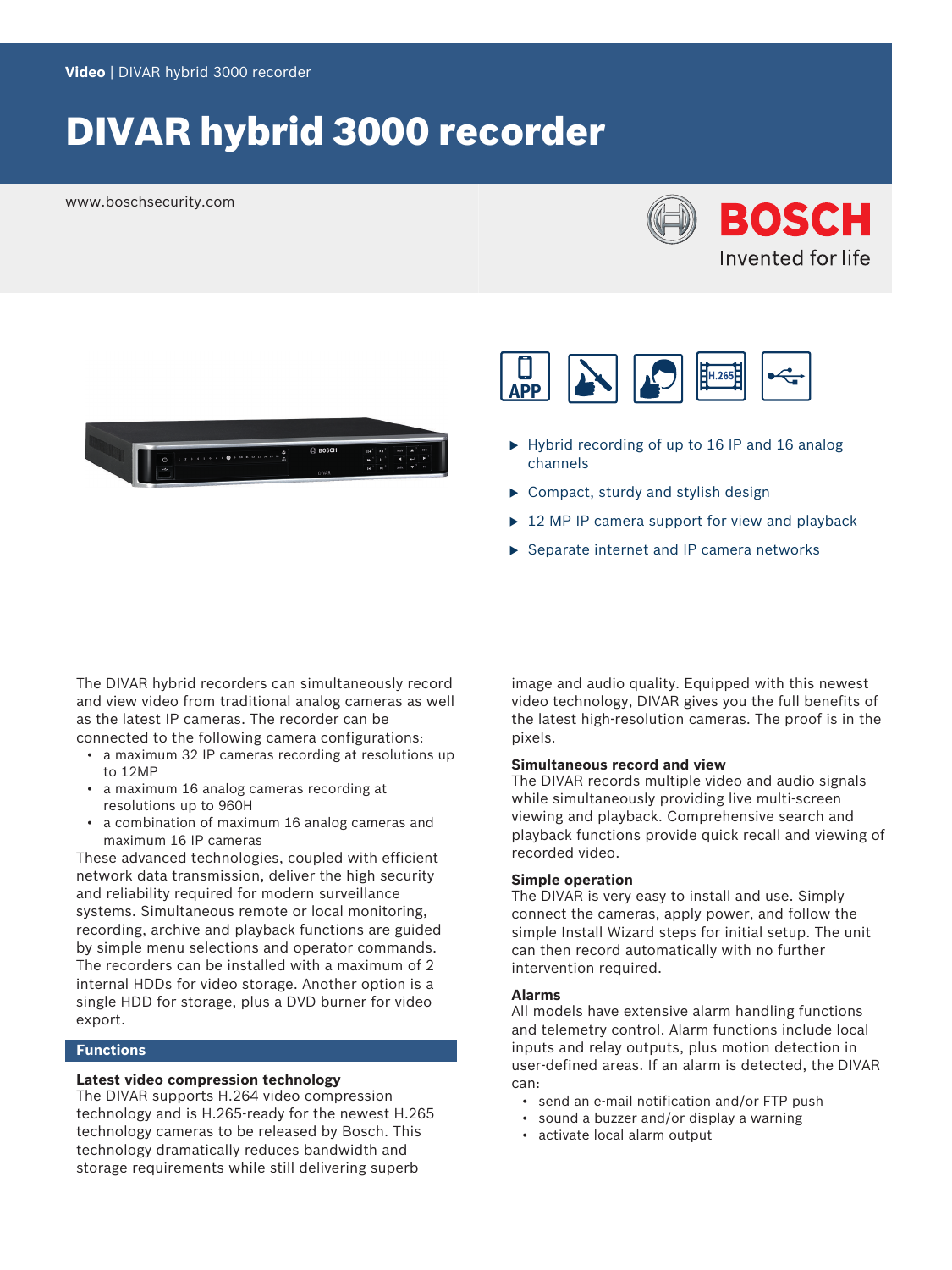#### **Local control**

The unit can be easily operated and programmed via the on-screen display menu system using:

- the supplied mouse
- the front panel control keys
- the supplied remote control

#### **Inputs and outputs**

Video inputs, audio inputs/output, and alarm inputs/ outputs are located on the rear panel.

Two video connectors (VGA/HDMI) provide simultaneous output for monitor A for live display (with zoom) and playback (display can be frozen and zoomed). The displays allow full-screen, multi-screen, and sequenced viewing.

#### **Network control**

Use the PC software or built-in web application via a network for live viewing, playback, and configuration.

#### **Watermark**

The DIVAR includes an authenticity check for both local and remote archives, ensuring recording integrity. An Archive Player is provided for playback of secure video files and to check if video is authentic.

#### **Smartphone App**

A DIVAR Viewer App from Bosch for iOS and Android devices is available for:

- live and playback viewing
- recorder configuration
- PTZ control

This means you can watch live video from cameras connected to the DVR from anywhere in the world. You can also control focus, pan, tilt and zoom on PTZenabled cameras.

#### **DDNS**

Bosch offers its customers free Dynamic Domain Name Services (DDNS) for access to network-connected devices via a "friendly" hostname without the need for costly static IP addresses. This makes it easier for uninterrupted access to important video from devices regardless of their location.

#### **Dome control**

The DIVAR can control IP pan/tilt/zoom (PTZ) equipment using commands sent via IP connection (using ONVIF protocol for supported devices). RS‑485 / RS‑232 ports are available for serial communication to analog PTZ devices.

#### **Certifications and approvals**

| <b>Standards</b>        |                                                                                                                                                                                                    |
|-------------------------|----------------------------------------------------------------------------------------------------------------------------------------------------------------------------------------------------|
| Alarm                   | EN 50130-5:2011, Alarm systems - Part 5:<br>Environmental test methods, Class I, Fixed<br>equipment                                                                                                |
| Lightning<br>protection | To ALL long input / output - and supply-wiring.<br>Alarm inputs and relay output, Video inputs and<br>Outputs, dome-control outputs, power-cable, Audio<br>In/Out.<br>$\pm$ 0.5, 1kV line to line, |

± 0.5, 1 and 2kV line to earth

| <b>EMC + Safety - Europe</b>         |                                                          |
|--------------------------------------|----------------------------------------------------------|
| <b>FU Directives</b>                 | 2014/35/EU (LVD), 2014/30/EU (EMC),<br>2011/65/EU (RoHS) |
| <b>FMC</b> Emission                  | EN 55032:2012/AC2013, class B                            |
| <b>EMC</b> Immunity                  | EN 50130-4:2011/A1:2014                                  |
| <b>EMC</b> mains<br><b>Harmonics</b> | FN 61000-3-2:2014                                        |
| <b>FMC Mains</b><br>fluctuations     | FN 61000-3-3:2013                                        |
| LVD Safety                           | CB scheme + IEC/EN/UL 62368-1:2014/AC:2015               |
| <b>RoHS</b>                          | FN 50581:2012                                            |
| <b>EMC + Safety - USA and Canada</b> |                                                          |
| <b>FMCUSA</b>                        | 47 CFR part 15 (FCC), Class B                            |
| Safety USA<br>(UL, cUL)              | UL 62368-1, Edition 2, Dec 1, 2014                       |
| Safety Canada                        | CAN/CSA-C22.2 No. 62368-1                                |
|                                      |                                                          |

| Australia             |                                             |
|-----------------------|---------------------------------------------|
|                       |                                             |
| Standards)            |                                             |
| Indian                | (comes / packed with the main product)      |
| <b>BIS (Bureau of</b> | BIS registration for external Power adapter |

ACMA EMC RCM logo on product label

**India**

**Installation/configuration notes**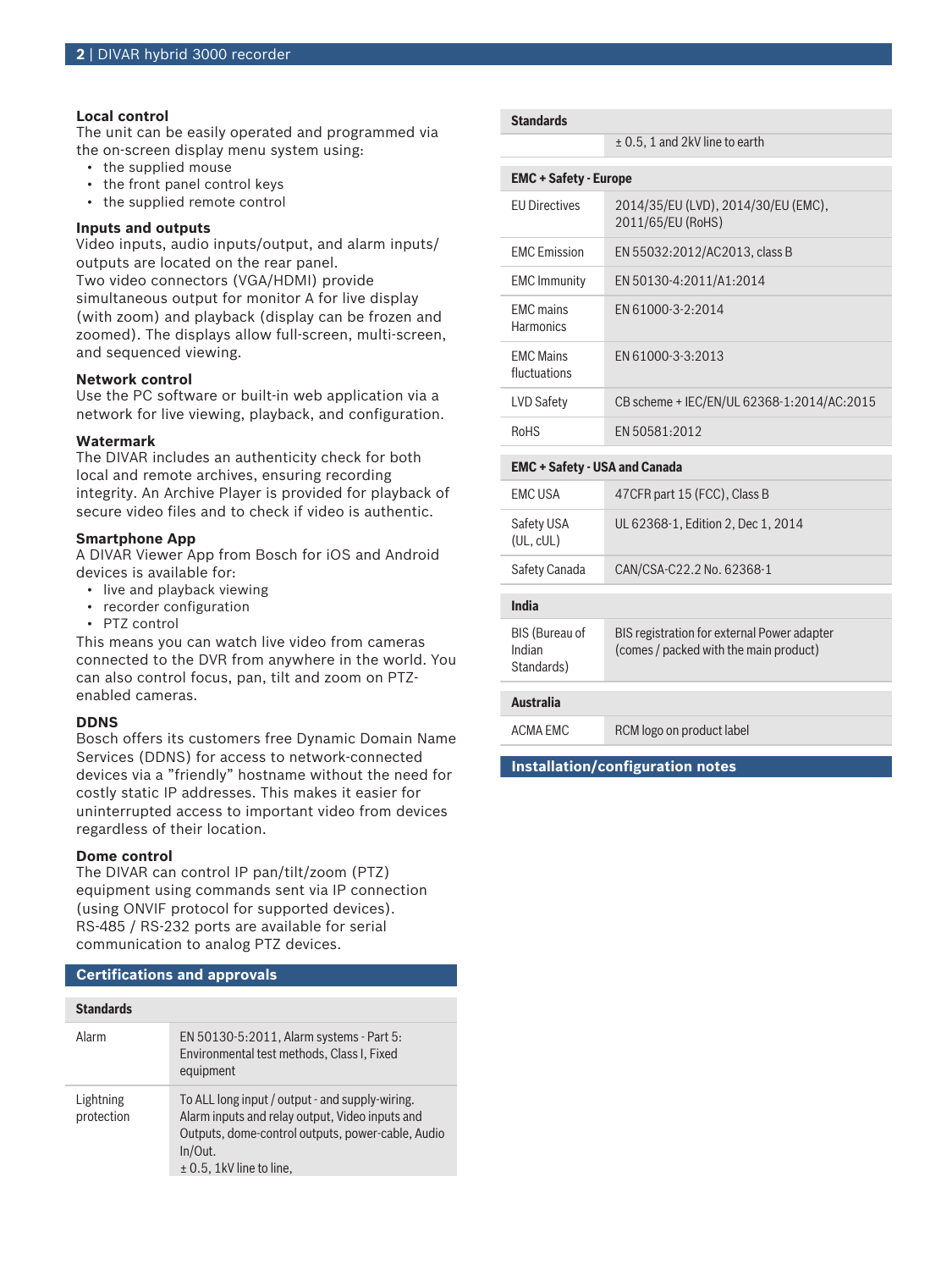

| VIDEO IN                          | 16 BNC for connecting max. 16 analog<br>cameras                                                                                      |
|-----------------------------------|--------------------------------------------------------------------------------------------------------------------------------------|
| E                                 | Max, 16 IP cameras connected via external<br>switch (if no analog cameras are connected,<br>an extra 16 IP cameras can be connected) |
| 果                                 | <b>RJ45 Ethernet connection</b><br>(10/100/1000Base-T according to<br>IEEE802.3)                                                     |
| <b>VGA MON.A</b>                  | 1 D-SUB (Monitor output)                                                                                                             |
| <b>HDMI MON.A</b>                 | 1 HDMI (Monitor output)                                                                                                              |
| <b>HDMI MON.B</b>                 | 1 HDMI (output for spot monitor)                                                                                                     |
| <b>ALARMIN</b>                    | 16 screw terminal inputs, cable diameter<br>AWG26-16 (1.29-0.4 mm)                                                                   |
| <b>ALARM OUT</b>                  | 4 screw terminal outputs, cable diameter<br>AWG26-16 (1.29-0.4 mm)                                                                   |
| <b>AUDIO IN</b>                   | 4 RCA (Audio inputs)                                                                                                                 |
| <b>AUDIO OUT</b>                  | 1 RCA (Audio output)                                                                                                                 |
| <b>MIC IN</b>                     | 1 RCA (Audio input)                                                                                                                  |
| <b>RS-485</b>                     | Screw terminal output (Dome control)                                                                                                 |
| <b>RS-232</b>                     | DB9 male, 9-pin D-type (Dome control)                                                                                                |
| ss←                               | One front (2.0) and two rear (3.0) USB<br>connectors for mouse or USB memory device                                                  |
| Power input with<br>On/Off switch | 12 VDC (5 A)<br>AC input adapter: 100~240 VAC, 50-60 Hz,<br>1.5A                                                                     |
|                                   | Ground connection                                                                                                                    |

# **Technical specifications**

| <b>Mechanical</b>                    |                                                                  |
|--------------------------------------|------------------------------------------------------------------|
| Dimensions (WxDxH)                   | $375 \times 323 \times 53$ mm $(14.8 \times 12.7 \times 2.1)$ in |
| Weight (excluding<br>HDD(s) and DVD) | $4.13 \text{ kg} (9.1 \text{ lb})$ approx.                       |

| <b>Power</b>                                       |                                                                                                 |
|----------------------------------------------------|-------------------------------------------------------------------------------------------------|
| <b>External power</b><br>adapter AC input          | 100-240 VAC; 50-60 Hz; 1.5 A                                                                    |
| Power adapter DC<br>output                         | 12 VDC; 5 A                                                                                     |
| RTC battery on main<br><b>PCB</b>                  | Lithium CR2032, 3 VDC                                                                           |
| Maximum power<br>consumption (no<br>HDD)           | 20W                                                                                             |
| <b>Environmental</b>                               |                                                                                                 |
| Operating<br>temperature (incl.<br>HDD(s) and DVD) | +0°C to +40°C (+32°F to +104°F)                                                                 |
| Storage temperature                                | $-40^{\circ}$ C to $+70^{\circ}$ C ( $-40^{\circ}$ F to $+158^{\circ}$ F)                       |
| Operating humidity                                 | <93% non-condensing                                                                             |
| Storage humidity                                   | <95% non-condensing                                                                             |
| <b>Video storage</b>                               |                                                                                                 |
| Internal storage<br>options                        | Max. 2 SATA HDD                                                                                 |
|                                                    | Max. capacity per HDD: 6 TB<br>Max. supported speed per HDD: 6 Gb/s                             |
| <b>Alarms and detections</b>                       |                                                                                                 |
| Motion detection set<br>by camera                  | Essential or Intelligent Video Analytics (IVA),<br>Motion +                                     |
| Alarm activations                                  | Video loss, motion detection, input alarm,<br>system alarm                                      |
| Events triggered by<br>alarm                       | Recording, PTZ movement, alarm out, email,<br>buzzer, screen message, Mon A and B<br>activated. |
| Inputs                                             | 16 inputs configurable NO/NC, max. input<br>voltage 5 VDC                                       |
| Outputs                                            | 6 relay outputs                                                                                 |
| Relay contact                                      | Max. rated, 30 VDC, 2 A continuous or<br>125 VAC, 1 A (activated)                               |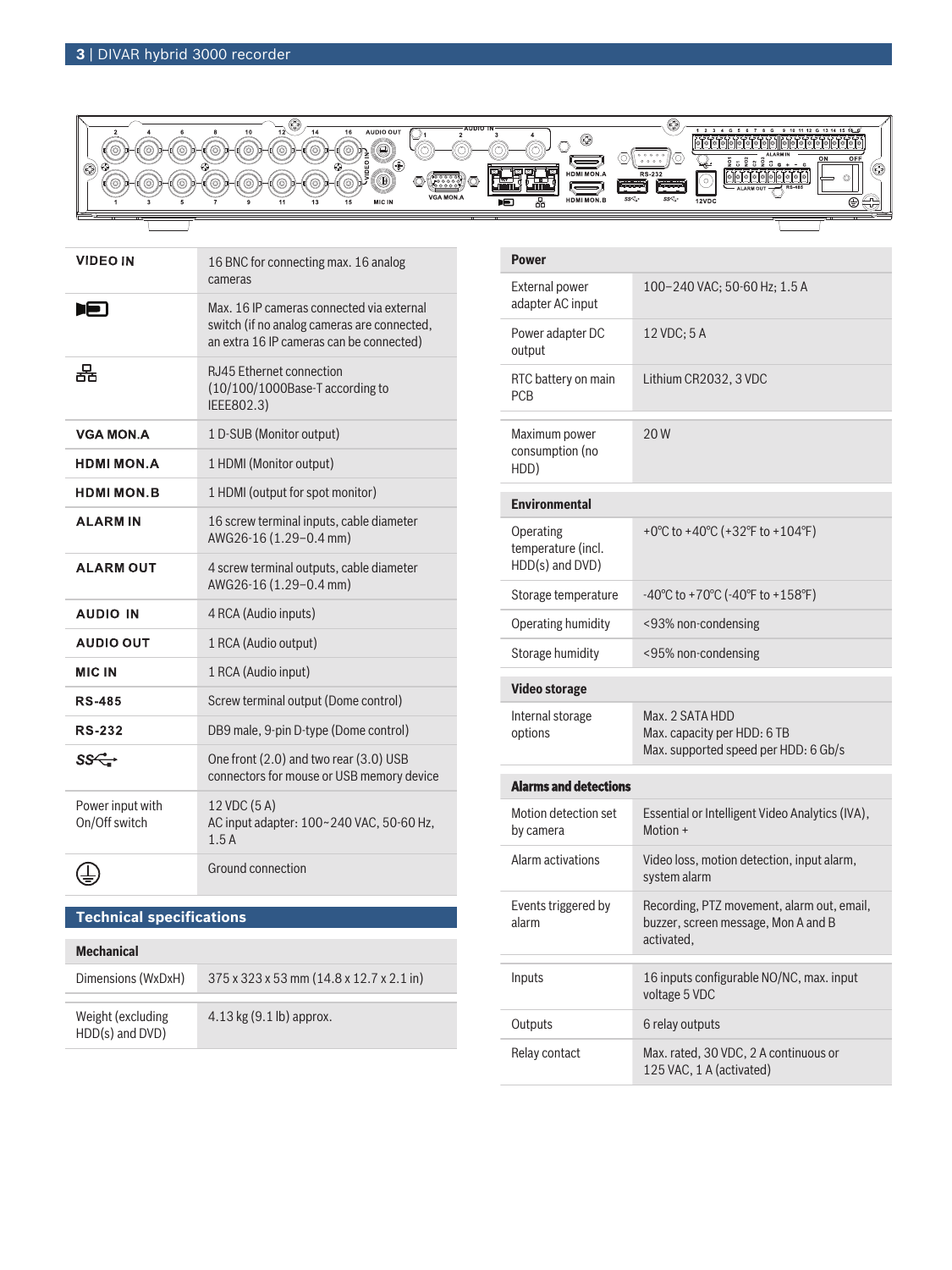|                                | <b>Exporting</b>                                                                                        |  |
|--------------------------------|---------------------------------------------------------------------------------------------------------|--|
| DVD (optional)                 | Built-in DVD+R/RW writer                                                                                |  |
| USB                            | Flash memory or external HDD (FAT32)                                                                    |  |
| <b>Network</b>                 | Video Client or Web Client software                                                                     |  |
| <b>Playback</b>                |                                                                                                         |  |
| Multi-channel                  | Simultaneous 1/4/9/16 channels                                                                          |  |
| Mode                           | Forward, reverse, slow play, fast play, frame-<br>by-frame                                              |  |
| Search                         | Time, channel, type, smart                                                                              |  |
| Network                        | Video Client, Web client, App                                                                           |  |
| Restrict                       | Restrict video by user rights for viewing                                                               |  |
| Protection                     | Protect video against overwriting                                                                       |  |
| <b>Retention time</b>          | Automatically delete recordings after 1 to 365<br>days                                                  |  |
| <b>Recording</b>               |                                                                                                         |  |
| Decoding<br>compression        | H.265/H.264/MJPEG                                                                                       |  |
| Speed                          | Max. 30 IPS per channel, configurable                                                                   |  |
| <b>Bit rate</b>                | 16 kbps to 24 Mbps per channel                                                                          |  |
| Record interval                | 1~120 min (default: 60 min), Pre-record:<br>1~30 sec, Post-record: 10~300 sec                           |  |
| Mode                           | Manual, Scheduled (regular, motion<br>detection, alarm), Stop                                           |  |
| <b>Network control</b>         |                                                                                                         |  |
| Ethernet                       | RJ45 port (10/100/1000 Mbps)                                                                            |  |
| PC software                    | Video Client, Web client                                                                                |  |
| <b>APPs</b>                    | iPhone, Android                                                                                         |  |
| User access                    | Maximum 128 users                                                                                       |  |
| Protocols                      | HTTP, HTTPS, TCP/IP, IPv4/IPv6, UPnP,<br>RTSP, UDP, SMTP, NTP, DHCP, DNS/DDNS,<br>IP Filter, PPPoE, FTP |  |
| <b>Video performance</b>       |                                                                                                         |  |
| Maximum camera<br>inputs       | 16 analog + 16 IP or 32 IP                                                                              |  |
| Maximum incoming<br>bandwidth  | 320 Mbps                                                                                                |  |
| Maximum recording<br>bandwidth | 256 Mbps                                                                                                |  |

| Maximum<br>transmission<br>bandwidth                                                                                                                                                                                                    | 128 Mbps                                                            |  |
|-----------------------------------------------------------------------------------------------------------------------------------------------------------------------------------------------------------------------------------------|---------------------------------------------------------------------|--|
| Resolution                                                                                                                                                                                                                              | 12MP, 8MP, 6MP, 5MP, 3MP, 1.3MP, 1080p,<br>720p                     |  |
| <b>Display</b>                                                                                                                                                                                                                          |                                                                     |  |
| Resolution                                                                                                                                                                                                                              | 3840×2160, 1920×1080, 1280×1024,<br>1280×720, 1024×768              |  |
| <b>OSD</b>                                                                                                                                                                                                                              | Camera title, Time, Video loss, Motion<br>detection, Recording, PTZ |  |
| <b>Audio</b>                                                                                                                                                                                                                            |                                                                     |  |
| Input                                                                                                                                                                                                                                   | 4 channel (via RCA) 200 to 3000 mV,<br>10 kOhm                      |  |
| <b>MIC</b> Input                                                                                                                                                                                                                        | 1 channel (via RCA) 200 to 3000 mV,<br>10 kOhm                      |  |
| Output                                                                                                                                                                                                                                  | 1 channel (via RCA) 200 to 3000 mV, 5 kOhm                          |  |
| <b>Direction</b>                                                                                                                                                                                                                        | Bidirectional (audio input and output<br>connected via device)      |  |
| <b>Ordering information</b>                                                                                                                                                                                                             |                                                                     |  |
| DDH-3532-200N00 DIVAR hybrid 3000 16AN/16IP<br>High-resolution recorder for IP and analog surveillance<br>systems.<br>Recorder 16-ch IP/16-ch AN w/o HDD<br>Order number DDH-3532-200N00                                                |                                                                     |  |
| DDH-3532-212N00 Recorder 16-ch IP/16-ch AN 1x2TB<br>High-resolution recorder for IP and analog surveillance<br>systems.<br>Combination of up to 16 IP and 16 analog camera<br>channels.<br>1 HDD (2 TB)<br>Order number DDH-3532-212N00 |                                                                     |  |
| DDH-3532-112D00 Recorder 16-ch IP/16-ch AN 1x2TB<br><b>DVD</b><br>High-resolution recorder for IP and analog surveillance<br>systems.                                                                                                   |                                                                     |  |

Combination of up to 16 IP and 16 analog camera channels.

1 HDD (2 TB); 1 DVD Order number **DDH-3532-112D00**

#### **Accessories**

**DVR-XS100-A@1 24/7 SURVEILLANCE HDD EXPANSION 1TB** Storage expansion kit. 1 TB Order number **DVR-XS100-A@1**

### **DVR-XS200-A@1 24/7 SURVEILLANCE HDD EXPANSION 2TB**

Storage expansion kit. 2 TB Order number **DVR-XS200-A@1**